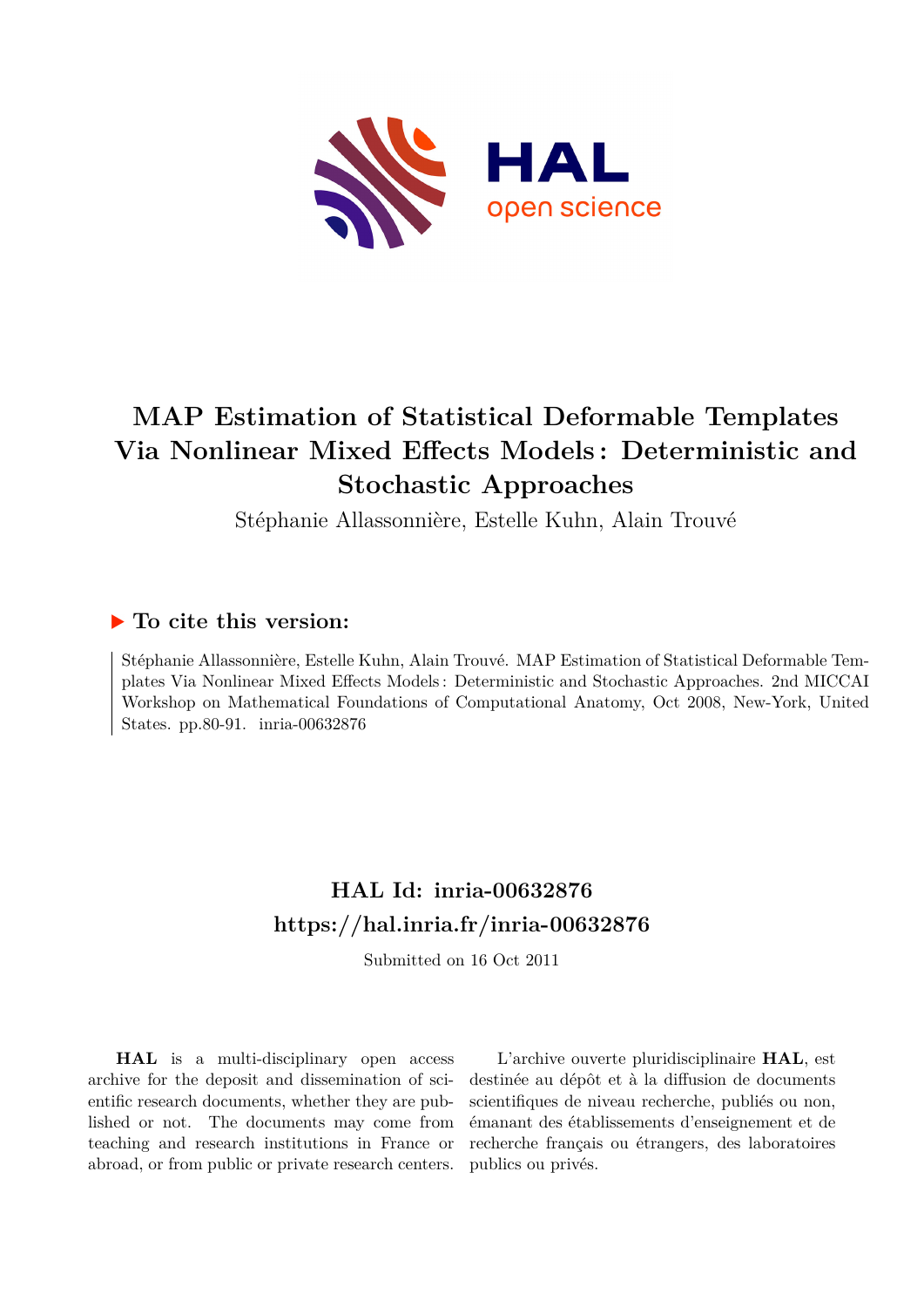# MAP Estimation of Statistical Deformable Templates Via Nonlinear Mixed Effects Models : Deterministic and Stochastic Approaches

Stéphanie Allassonnière<sup>1</sup>, Estelle Kuhn<sup>2</sup>, and Alain Trouvé<sup>3</sup>

<sup>1</sup> Center for Imaging Science, Johns Hopkins University, USA, <sup>2</sup> LAGA, University Paris 13, France, <sup>3</sup> CMLA, ENS Cachan, France,

stephanie@jhu.edu, kuhn@math.univ-paris13.fr, alain.trouve@cmla.ens-cachan.fr.  $\star$ 

Abstract. In [1], a new coherent statistical framework for estimating statistical deformable templates relevant to computational anatomy (CA) has been proposed. This paper addresses the problem of population average and estimation of the underlying geometrical variability as a MAP computation problem for which deterministic and stochastic approximation schemes have been proposed. We illustrate some of the numerical issues with handwritten digit and 2D medical images and apply the estimated models to classification through maximum likelihood.

## 1 Introduction

For the last decade, we are witnessing impressive achievements and the emergence of elaborated registration theories [2–4] but the definition of a proper statistical framework for designing and inferring stochastic deformable templates in a principled way is much less mature. Despite a seminal contribution [5] and the fact that deformable templates can be cast into the general Grenander's Pattern Theory [6], the down-to-earth and fundamental problem of computing population averages in presence of unobserved warping variables has not received so much attention from a more mathematical statistics perspective. More statistically oriented methods are slowly emerging [7–9] based on penalized likelihood or equivalently MDL approaches. Another line of research is to deal with the problem of population average as an estimation issue of proper stochastic (i.e. generative) models for which consistency issues should be addressed. In this direction, nonlinear mixed effects models (NLMM) are common tools in biostatistics and pharmacocinetic [10] to deal with both modelisation and inference of common population factors (fixed effects) and distributions of unobserved individuals factors (random effects). An active realm of research has emerged in the 90's for designing efficient and consistent estimation algorithms. The importation of such ideas even in the limited context of population average of grey level images in CA is extremely appealing and challenging –both theoretically

<sup>⋆</sup> We are thankful to Dr. Craig Stark for providing us with the medical data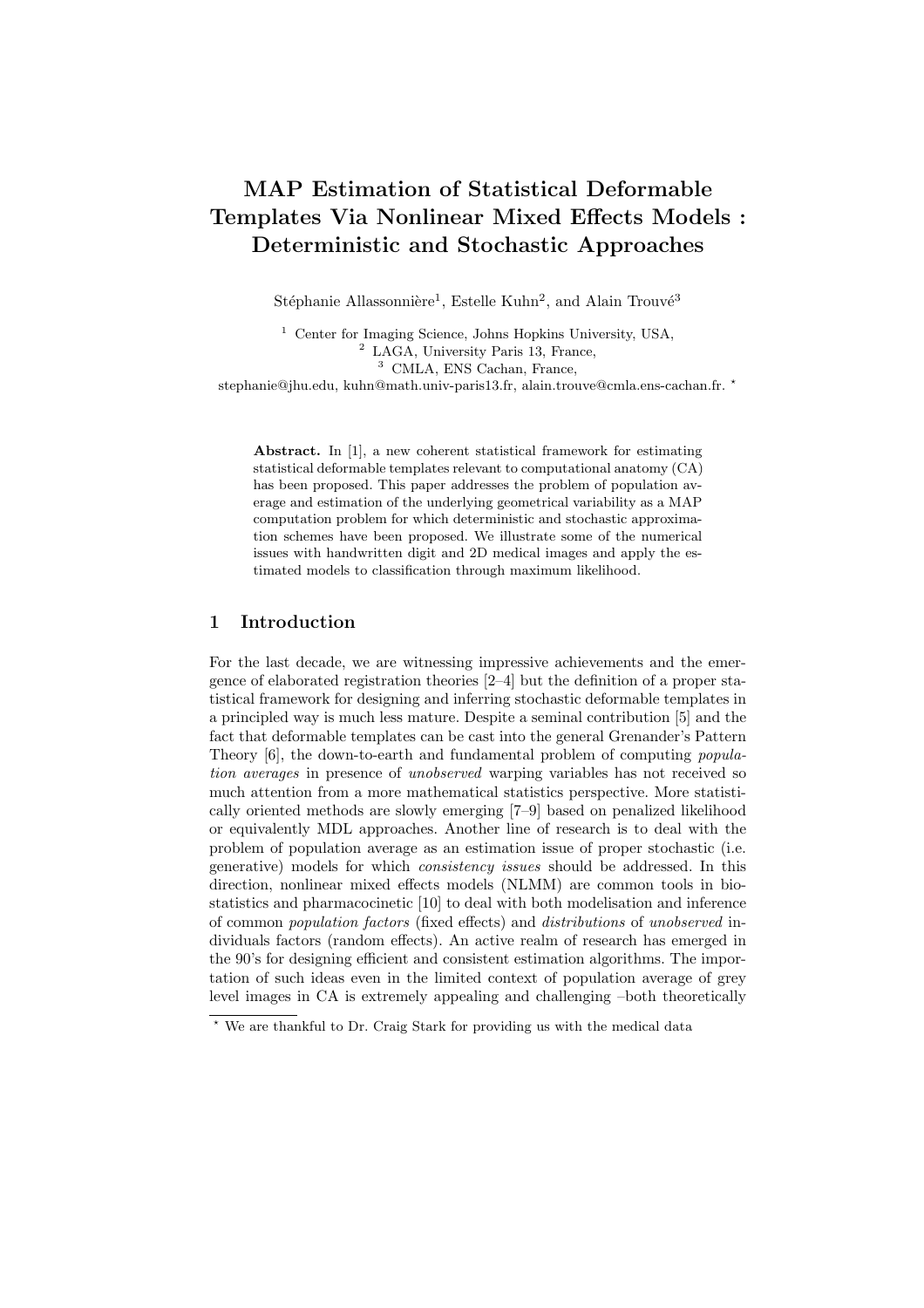and practically– because of the very large (virtually infinite) dimensionality of the related factors (common template and individual warpings). These new avenues have started to be explored and theoretically consistent procedures based on recent advances on stochastic approximation algorithms have been proposed in a series of papers [1, 11, 12]. Since these papers are mainly mathematically focussed papers, we would like in the present paper to address some of the numerical issues of the various "EM-like" algorithms proposed to numerically approximate the Maximum A Posteriori estimator. Some relevant results on the USPS database and 2D medical images are presented, showing the strength of such methods.

The paper is organized as follows. Sections 2, 3 and 4 respectively recall the mixture model and how the estimation is completed and the particular case of the one component model. The last section, Section 5, is devoted to the experiments.

# 2 The observation model: BME-Templates

Consider a population of n gray level images  $(y_i(s))_{s\in\Lambda}$  defined on a discrete grid of pixels  $\Lambda$  and assume that each observation  $y$  derives from a noisy sampling at the pixels locations  $(x_s)_{s \in A}$  of an unobserved deformation field  $z : \mathbb{R}^2 \to \mathbb{R}^2$  of a common continuously defined template  $I_0 : \mathbb{R}^2 \to \mathbb{R}$ . This is what we call the Bayesian Mixed Effect Templates (BME-Templates). To keep things simple, we work within the small deformation framework [5] and assume that  $y(s) = I_0(x_s$  $z(x_s)$ ) +  $\sigma \epsilon(s) = zI_0(s) + \sigma \epsilon(s)$ , where  $\epsilon$  is a Gaussian normalized white noise and  $\sigma^2$  is the common noise variance. The template  $I_0$  and the deformation z are restricted to belong to subspaces of reproducing kernel Hilbert spaces  $V_p$  (resp.  $V_g$ ) with kernel  $K_p$  (resp.  $K_g$ ). Given  $(p_k)_{1 \leq k \leq k_p}$  a fixed set of landmarks covering the image domain, the template function  $I_0$  is parameterized by coefficients  $\alpha \in \mathbb{R}^{k_p}$  through:  $I_\alpha = \mathbf{K_p} \alpha$ , where  $(\mathbf{K_p} \alpha)(x) = \sum_{k=1}^{k_p} K_p(x, p_k) \alpha(k)$ . Similarly we write  $z_{\beta} = \mathbf{K}_{g} \beta$  with another set of landmarks  $(g_k)_{1 \leq k \leq k_g}$  and a vector  $\beta \in \mathbb{R}^{2k_g}$  of coefficients. In order to detect a global geometrical behavior, we consider the parameters  $\beta$  of the deformation field as an unobserved variable which is supposed to be Gaussian centered with covariance matrix  $\Gamma_a$ .

We present a general model based on NLMM defining a Bayesian mixture of  $m$  deformable template models (hereafter called components). In order to be able to consider small samples as our training sets, we have chosen to work within the Bayesian framework. In addition to the fact that some of the parameters, as the covariance matrix  $\Gamma_g$ , have been already used in many matching problems giving a first guess of what it could be, the Bayesian approach has its importance in the update formulas as a regularization term. This can particularly be noticed for  $\Gamma_q$  (cf [1]), where it always remains invertible in spite of the small sample size.

The model parameters of each component  $t \in \{1, \ldots, m\}$  are denoted by  $\theta_t = (\alpha_t, \sigma_t^2, \Gamma_g^t)$ . We assume that  $\theta$  belongs to the open parameter space  $\Theta =$  $\{\theta = (\alpha_t, \sigma_t^2, \dot{I}_g^t)_{1 \le t \le m} | \forall t \in \{1, ..., m\}, \ \alpha_t \in \mathbb{R}^{k_p}, \ \sigma_t^2 > 0, \ \Gamma_g^t \in \Sigma_{2k_g, *}^+( \mathbb{R}) \}$ and  $\rho = (\rho_t)_{1 \leq t \leq m}$  to the open simplex  $\varrho$ . Here  $\Sigma^+_{2k_g,*}(\mathbb{R})$  is the set of strictly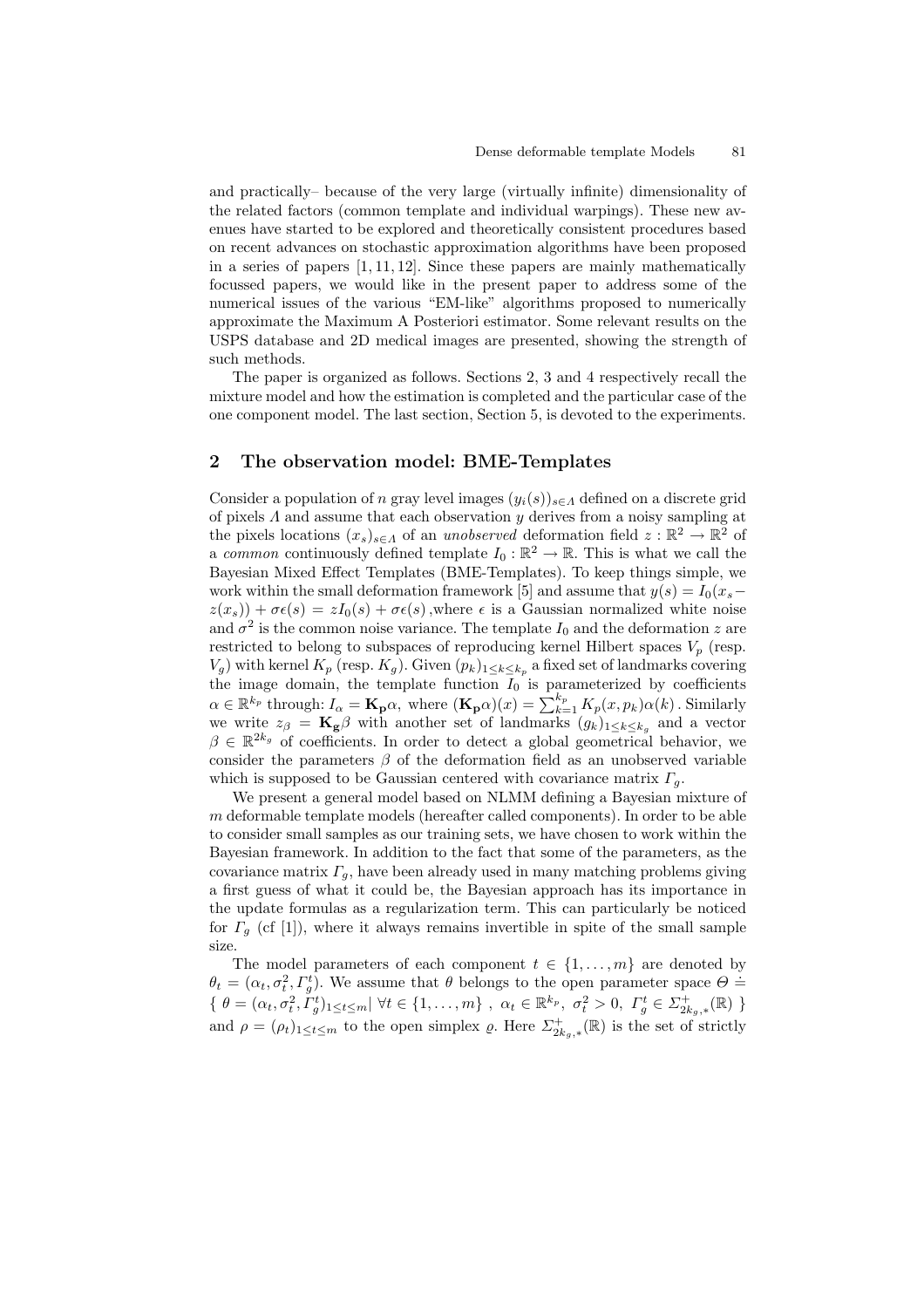For each component  $t$  (fixed effects) :

- $\rho_t$  : probability of the component
- $\alpha_t$ : associated template parameter
- $-I_g^t$ : associated covariance matrix for deformation parameters
- $-\sigma_t^2$ : associated additive noise variance

For each observation  $y_i$  (random effects) :

- $\tau_i$ : associated component
- $\beta_i$ : deformation parameters

–  $\epsilon_i$  : additive noise



Fig. 1. Mixed effect structure for our BME-template

positive symmetric matrices. Let  $\eta = (\theta, \rho)$ , the precise hierarchical Bayesian structure of our model is :

$$
\begin{cases}\n\rho \sim \nu_{\rho} \\
\theta = (\alpha_t, \sigma_t^2, \Gamma_g^t)_{1 \le t \le m} \sim \otimes_{t=1}^m (\nu_p \otimes \nu_g) \mid \rho \\
\tau_1^n \sim \otimes_{i=1}^n \sum_{t=1}^m \rho_t \delta_t \mid \rho, \\
\beta_1^n \sim \otimes_{i=1}^n \mathcal{N}(0, \Gamma_g^{\tau_i}) \mid \tau_1^n, \eta \\
y_1^n \sim \otimes_{i=1}^n \mathcal{N}(z_{\beta_i} I_{\alpha_i}, \sigma_{\tau_i}^2 I d_A) \mid \beta_1^n, \tau_1^n, \eta\n\end{cases}
$$

with

$$
\begin{cases} \nu_{\rho}(\rho) \propto \left(\prod\limits_{t=1}^{m}\rho_{t}\right)^{a_{\rho}}, \\ \nu_{p}(d\sigma^{2},d\alpha) \propto \left(\exp\left(-\frac{\sigma_{0}^{2}}{2\sigma^{2}}\right)\frac{1}{\sqrt{\sigma^{2}}}\right)^{a_{p}} \cdot \exp\left(-\frac{1}{2}\alpha^{t}(\varSigma_{p})^{-1}\alpha\right)d\sigma^{2}d\alpha, \\ \nu_{g}(d\varGamma_{g}) \propto \left(\exp(-\langle \varGamma_{g}^{-1},\varSigma_{g}\rangle/2)\frac{1}{\sqrt{|\varSigma_{g}|}}\right)^{a_{g}} d\varGamma_{g}, \end{cases}
$$

where the hyper-parameters are fixed. All priors are the natural conjugate priors and assumed independent. A natural choice for the a priori covariance matrices  $\Sigma_p$  and  $\Sigma_g$  is to consider the matrices induced by the metric of the spaces  $V_p$ and  $V_g$ . Define the square matrices  $M_p(k, k') = K_p(p_k, p_{k'}) \forall 1 \leq k, k' \leq k_p$ and  $M_g(k, k') = K_g(g_k, g_{k'}) \ \forall 1 \leq k, k' \leq k_g$ , and then set  $\Sigma_p = M_p^{-1}$  and  $\Sigma_g = \overline{M}_g^{-1}$ , which are typical prior matrices used in many matching algorithms.

# 3 Estimation of the parameters

The parameter estimates are obtained by maximizing the posterior density on  $\eta$  conditional on  $y_1^n$ :  $\hat{\eta}_n = \operatorname{argmax}_{\eta} q(\eta | y_1^n)$ . Since the deformation coefficients  $\beta_1^n$  and component labels  $\tau_1^n$  are unobserved, the natural approach is to use iterative algorithms such as EM [13] to maximize the penalized likelihood given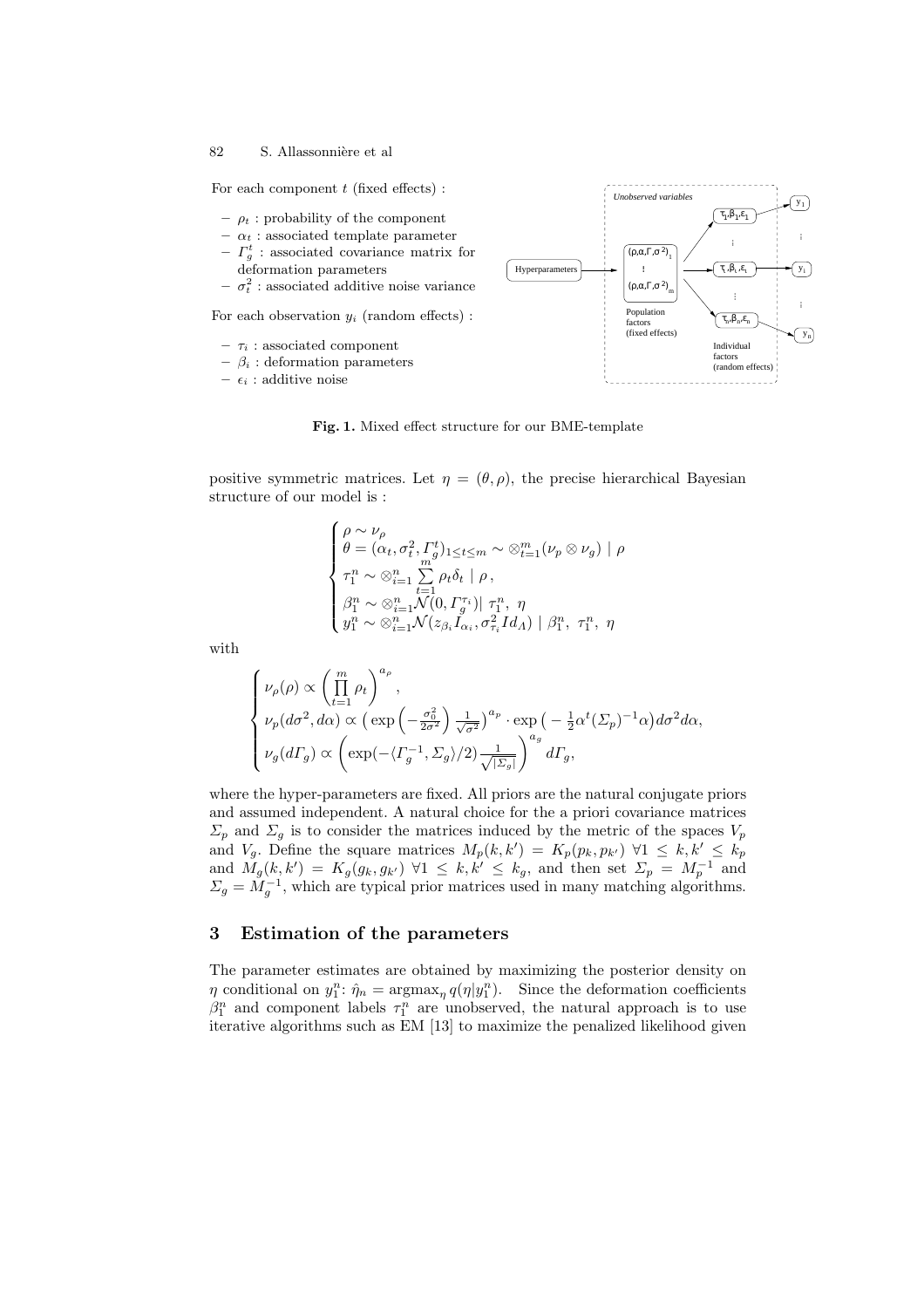the observations  $y_1^n$ . This likelihood is written as an integral over the hidden variables, making the direct maximization a difficult task. The EM algorithm consists in an iterative procedure to solve this problem. Each iteration of the algorithm is divided into two steps; let  $l$  be the current iteration:

**E** Step: Compute the posterior law on  $(\beta_1^n, \tau_1^n)$  as the following distribution:

$$
\nu_l(\beta_1^n, \tau_1^n) \propto \prod_{i=1}^n q(y_i|\beta_i, \alpha_{\tau_i, l}) q(\beta_i | \Gamma_{g, l}^{\tau_i}) \rho_{\tau_i, l}
$$

$$
\eta_{l+1} = \operatorname{argmax}_{\eta} E_{\nu_l} [\log q(y_1^n, \beta_1^n, \tau_1^n, \eta)].
$$

M Step:

In the present context, we initialize the algorithm with the prior model  $\eta_0$ .

#### 3.1 Fast approximation with modes (FAM)

The expression in the M step requires the computation of the expectation with respect to the posterior distribution of  $\beta_1^n, \tau_1^n | y_1^n$ , computed in the E step, which is known here up to the re-normalization constant. To overcome this obstacle, given an observation  $y_i$  and a label t, the posterior distribution of the random deformation field is approximated at iteration l by a Dirac law on its mode  $\beta^*_{l,i,t}$ . This yields the following computation :

$$
\beta_{l,i,t}^* = \arg\max_{\beta} \log q(\beta|\alpha_{t,l}, \sigma_{t,l}^2, \Gamma_{g,l}^t, y_i)
$$
  
= 
$$
\arg\min_{\beta} \left\{ \frac{1}{2} \beta^t (\Gamma_{g,l}^t)^{-1} \beta + \frac{1}{2\sigma_{l,t}^2} |y_i - K_p^{\beta} \alpha_{t,l}|^2 \right\},
$$

which is a standard template matching problem with the current parameters. We then approximate the joint posterior on  $(\beta_i, \tau_i)$  as a discrete distribution concentrated at the m points  $(\beta^*_{l,i,t})_{1 \leq t \leq m}$  with weights given by:  $w_{l,i}(t) \propto$  $q(y_i|\beta_{l,i,t}^*,\alpha_{t,l})q(\beta_{l,i,t}^*|\Gamma_{g,l}^t)\rho_{t,l}.$  The label  $\tau_{l,i}$  is then sampled from the distribution  $\sum_{t=1}^{m} w_{l,i}(t) \delta_t$  and the deformation is the mode of the drawn label  $\beta_{l,i} = \beta^*_{l,i,\tau_i}$ . The maximization is then done on this approximation of the likelihood.

3.2 Using a stochastic version of the EM algorithm : SAEM-MCMC

An alternative to the computation of the E-step in a complex nonlinear context is to use the stochastic approximation EM algorithm (SAEM) [14] coupled with an MCMC procedure [15] and a truncation on random boundaries. Our model belongs to the exponential density family which means that:  $q(y, \beta, \tau, \eta)$  =  $\exp[-\psi(\eta) + \langle S(\beta,\tau),\phi(\eta)\rangle]$ , where the sufficient statistic S is a Borel function on  $\mathbb{R}^{2k_g} \times \{1, \ldots, m\}$  taking its values in an open subset S of  $\mathbb{R}^m$  and  $\psi$ ,  $\phi$  two Borel functions on  $\Theta \times \varrho$  (the dependence on y is omitted for sake of simplicity).

We introduce the following function:  $L : \mathcal{S} \times \Theta \times \varrho \to \mathbb{R}$  as  $L(s; \eta) = -\psi(\eta) +$  $\langle s, \phi(\eta) \rangle$  . Direct generalisation of the proof in [1] to the multicomponent model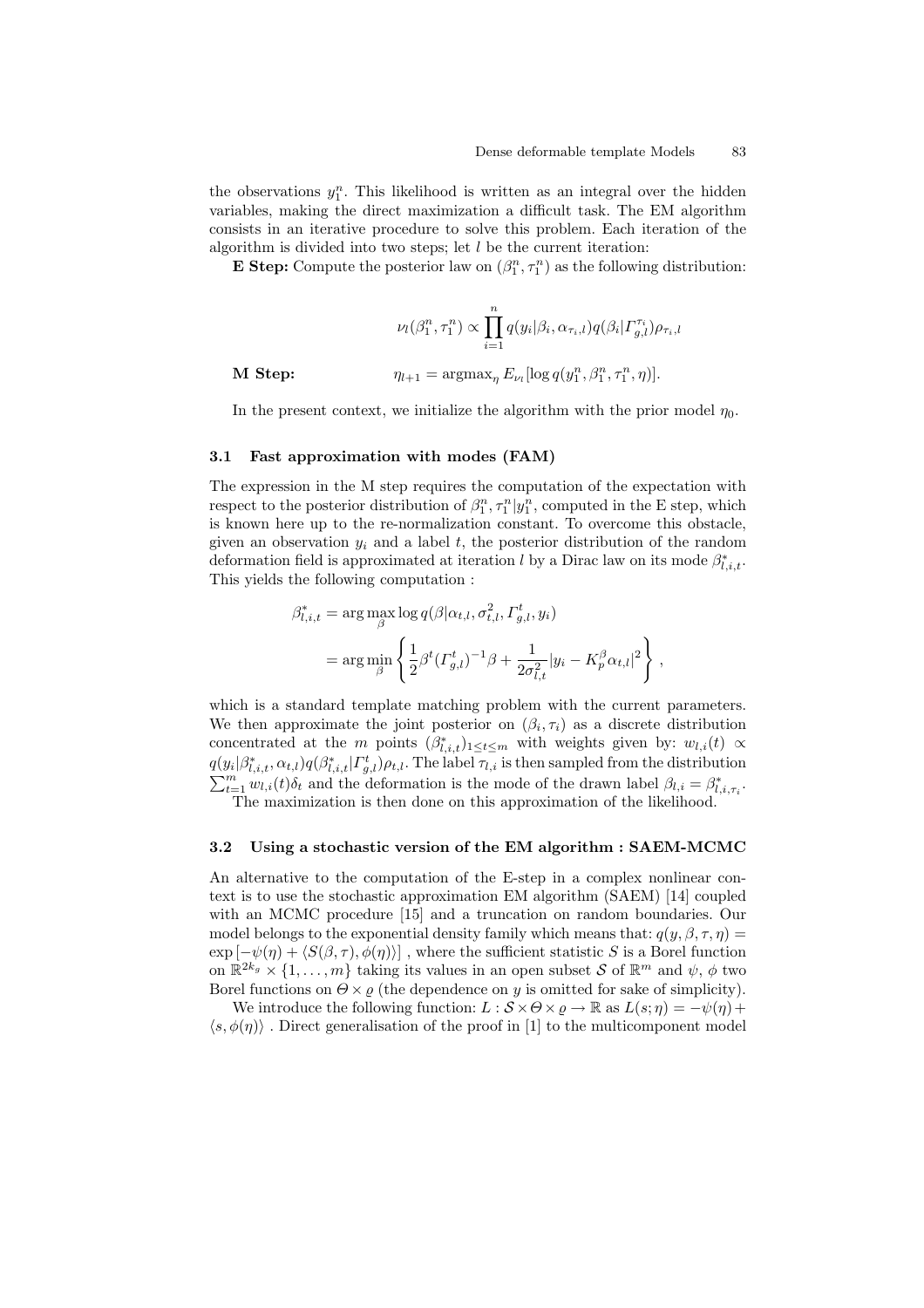gives the existence of a critical function  $\hat{\eta}: \mathcal{S} \to \Theta \times \varrho$  which satisfies:  $\forall \eta \in \mathcal{S}$  $\Theta \times \varrho, \forall s \in \mathcal{S}, L(s; \hat{\eta}(s)) \geq L(s; \eta)$ . Then, iteration l of this algorithm consists of the following four steps.

Simulation step: The missing data are drawn using a transition probability of a convergent Markov chain having the posterior distribution as stationary distribution:  $(\beta_{l+1}, \tau_{l+1}) \sim \Pi_{\eta_l}((\beta_l, \tau_l), \cdot)$ 

Stochastic approximation step: Since the model is exponential, the stochastic approximation is done on the sufficient statistics using the simulated values of the missing data:  $s_{l+1} = s_l + \Delta_{l+1}(S(\beta_{l+1}, \tau_{l+1}) - s_l)$ , where  $(\Delta_l)_l$  is a decreasing sequence of positive step-sizes.

Truncation step: A truncation is done on the stochastic approximation. **Maximization step:** The parameters are updated:  $\eta_{l+1} = \hat{\eta}(s_{l+1})$ .

Concerning the choice of  $\Pi_n$  used in the simulation step, as we aim to simulate  $(\beta_i, \tau_i)$  through a transition kernel whose stationary distribution is  $q(\beta, \tau | y_i, \eta)$ , we simulate  $\tau_i$  with a kernel whose stationary distribution is  $q(\tau | y_i, \eta)$ and then  $\beta_i$  through a transition kernel that has  $q(\beta|\tau, y_i, \eta)$  as stationary distribution. Given any initial deformation field  $\xi_0 \in \mathbb{R}^{2k_g}$ , we run, for each component  $t, J_l$  iterations of a hybrid Gibbs sampler (for each coordinate of the vector, a Hasting-Metropolis sampling is done given the other coordinates)  $\Pi_{n,t}$  using the conditional prior distribution  $\beta^{j}|\beta^{-j}$  as the proposal for the  $j^{th}$  coordinate,  $\beta^{-j}$  referring to  $\beta$  without its  $j^{th}$  coordinate. So that we get  $J_l$  elements  $\xi_{t,i} =$  $(\xi_{t,i}^{(k)})_{1 \leq k \leq J_l}$  of an ergodic homogeneous Markov chain whose stationary distribution is  $q(\cdot|y_i, t, \eta)$ . Denoting  $\xi_i = (\xi_{t,i})_{1 \leq t \leq m}$ , we simulate  $\tau_i$  through the discrete density with weights given by:  $\hat{q}_{\xi_i}(t|y_i, \eta) \propto \left(\frac{1}{J_l} \sum_{k=1}^{J_l} \left[ \frac{f_t(\xi_{t,i}^{(k)})}{q(y_i, \xi_{t,i}^{(k)}, t|\eta)} \right] \right)^{-1}$ , where  $f_t$  $\frac{f_t(\xi_{t,i}^{(k)})}{q(y_i,\xi_{t,i}^{(k)},t|\eta)}\right]$  , where  $f_t$ 

is the density of the Gaussian distribution  $\mathcal{N}(0, \Gamma_{g,t})$ . Then, we update  $\beta_i$  by rerunning  $J_l$  times the hybrid Gibbs sampler  $\Pi_{\eta,\tau_i}$  starting from a random initial point  $\beta_0$ . It has been proved in [12], that the sequence  $(\eta_l)_l$  generated through this algorithm converges a.s. toward a critical point of the penalized likelihood of the observations.

## 4 Single component model

We focus here on the single component model  $(m = 1)$ . The unobserved variables are only the deformation fields  $\beta$  and the parameters are reduced to  $\theta =$  $(\alpha, \sigma^2, \Gamma_g)$ . In this particular setting, denoting by P the distribution governing the observations and by  $\Theta_* = \{ \theta_* \in \Theta \mid E_P(\log q(y|\theta_*)) = \sup_{\theta \in \Theta} E_P(\log q(y|\theta)) \},$ it has been proved in [1] that the MAP estimator  $\hat{\theta}_n$  exists a.s. and converges toward an element in  $\Theta_*$ . From the algorithmical viewpoint, the FAM algorithm does not require any changes. Indeed, each E step only corresponds to a single computation of the mode of the posterior density. However, the stochastic algorithm can be simplified. In the simulation step, only a single iteration of the Markov chain (i.e.  $J_l = 1, \forall l$ ) is needed for each iteration of the SAEM algorithm:  $\beta_{l+1} \sim \Pi_{\theta_l}(\beta_l, \cdot)$  yielding a non homogeneous Markov chain. It has been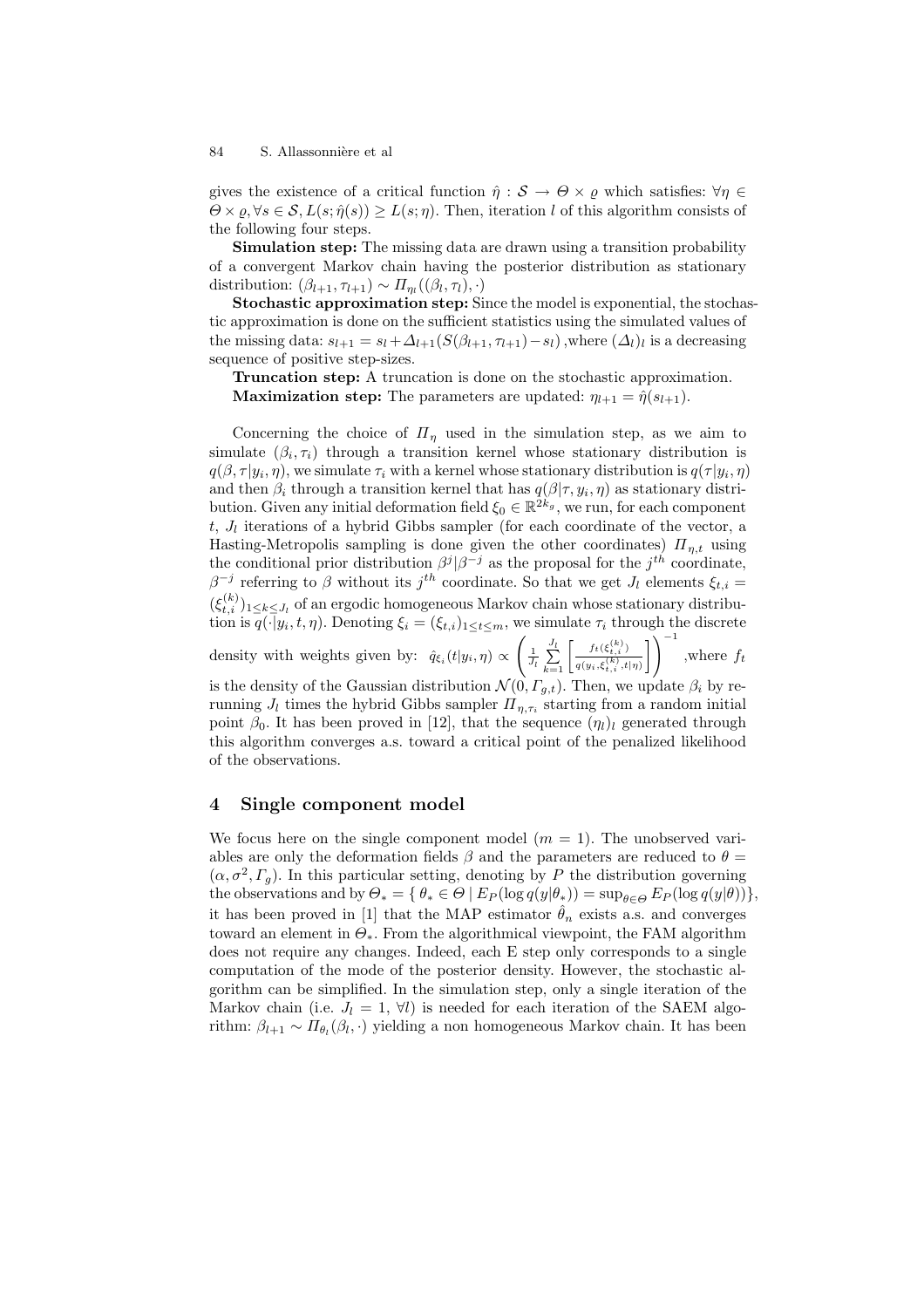proved in [11], that the sequence  $(\theta_l)_l$  generated converges almost surely toward a critical point of the penalized likelihood of the observations.

# 5 Experiments

## 5.1 Estimation results

We illustrate this theoretical framework with the USPS handwritten digit database which corresponds to non noisy gray level images. In addition, we compare the two algorithmical approaches on 2D medical images of the corpus calosum (the splenium) and a part of the cerebellum.

Figure 2 shows the templates estimated from a training set (Figure 2-(a)) of 20 or 40 images per digit with both algorithms for the models with one and two components per class respectively. The results are quite similar, in particular the two components present the same features for both algorithms. Topologically different shapes are separated (cf digits 7 and 2) and the other digit clusters are relevant. While estimating a single component, the templates are good representatives of the shapes existing in the training set.

Concerning the geometrical variability, Figure 3, left image, presents some synthetic examples drawn with respect to the model with the estimated parameters. In spite of some artefacts described below, the kind of deformations learnt applied to the estimated templates looks like the elements of the training set which means that the algorithms capture this geometrical variability.

Last but not least, one could wonder how those algorithms deal with noisy images. In [1], this particular case has been shown to fail with the FAM algorithm with a toy example. Whereas, in [11, 12], the authors have proved the theoretical convergence of the two stochastic algorithms (for the mixture and simple models). This supports the fact that the estimated parameters should be less sensitive to the noise that can appear in the data. This is what we show in Figure 1 for a database of 20 images per digit which is partly presented (a). The results are related to the theory. Indeed, the FAM algorithm is stuck in



Fig. 2. (a) Some images of the USPS training set: 20 images per class. (b,c,d): Top row : FAM Algorithm, Bottom row : SAEM-MCMC algorithm. (b): one component prototype. (c-d): 2 component prototypes.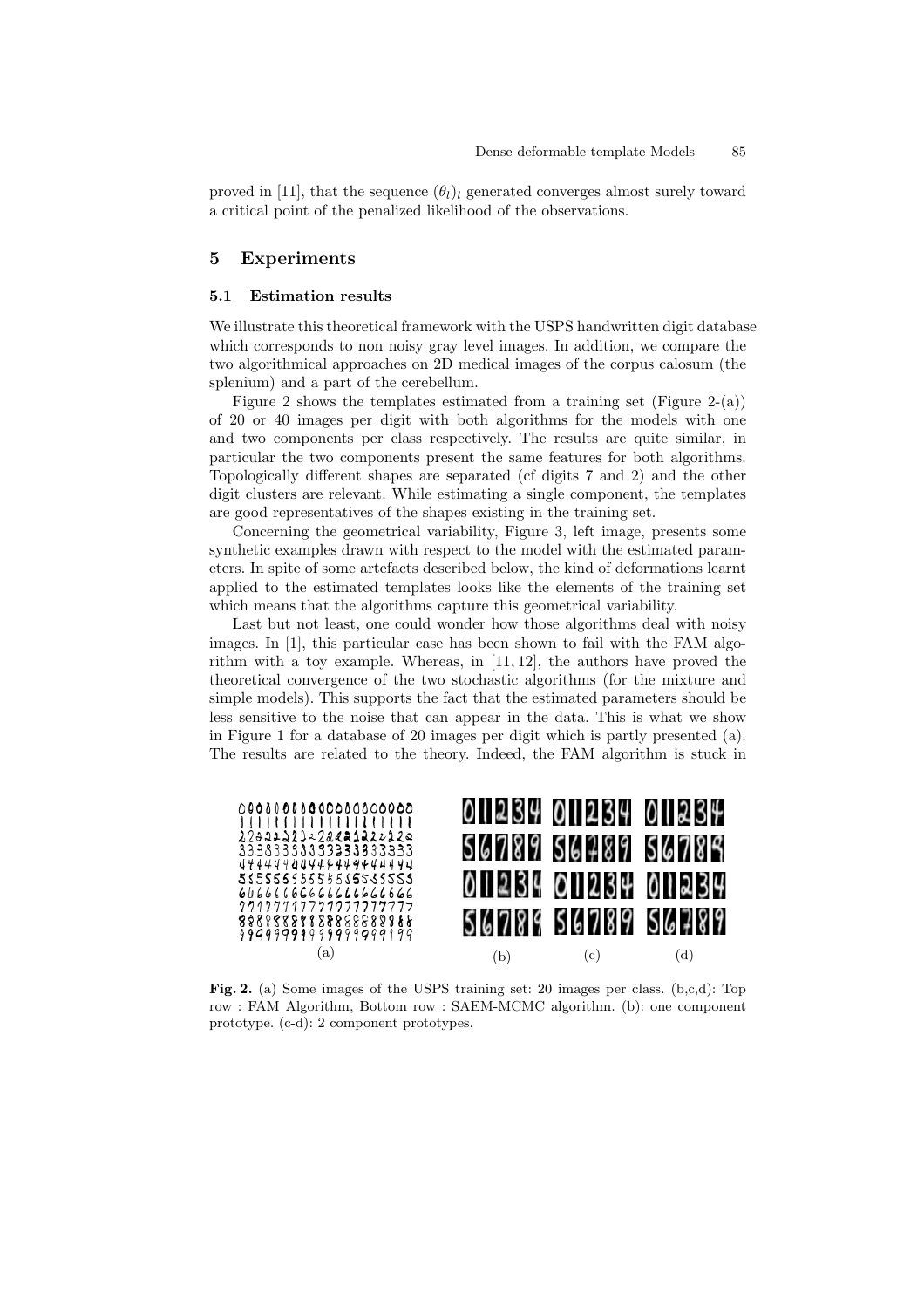

Fig. 3. 40 synthetic examples per class generated with the estimated parameters: 20 with the direct deformations and 20 with the inverse deformations. Left: from the non-noisy database estimated parameters. Right: from the noisy database estimated parameters. Note that the variability of digit is well reproduced, both in the case of highly deformable digits (e.g. 2 and 4) or in more constrained situations (e.g. 7 and 1).



Fig. 4. (a) Two images per digit of the noisy database. (b) Estimated prototypes in a noisy setting  $\sigma^2 = 1$ . (c) with the FAM algorithm. Right : with the SAEM-MCMC coupling procedure.

some local maximum of the likelihood (b) whereas the stochastic algorithm (c) reaches a better estimator for the parameters. This illustrates the power of the stochastic approach to solve this problem. Both the template and the geometrical distribution are well estimated. The results are presented in Figure 4 and in the right image of Figure 3 where we can notice that the estimation of the photometrical and the geometrical variability is quite robust to addition of a significant amount of noise.

The computational times of both algorithms for the simple model are very similar. The gradient descent required to compute the mode at each iteration lasts as long as one run of the Gibbs sampler used in the simulation step. The estimation takes only a couple of minutes on this dataset. For the general model, the SAEM-MCMC algorithm takes longer (increasing linearly with the number of component times the number of iterations of the Gibbs sampler  $J_l$ ) since it requires the computation of many iterations of  $m$  Markov chains which can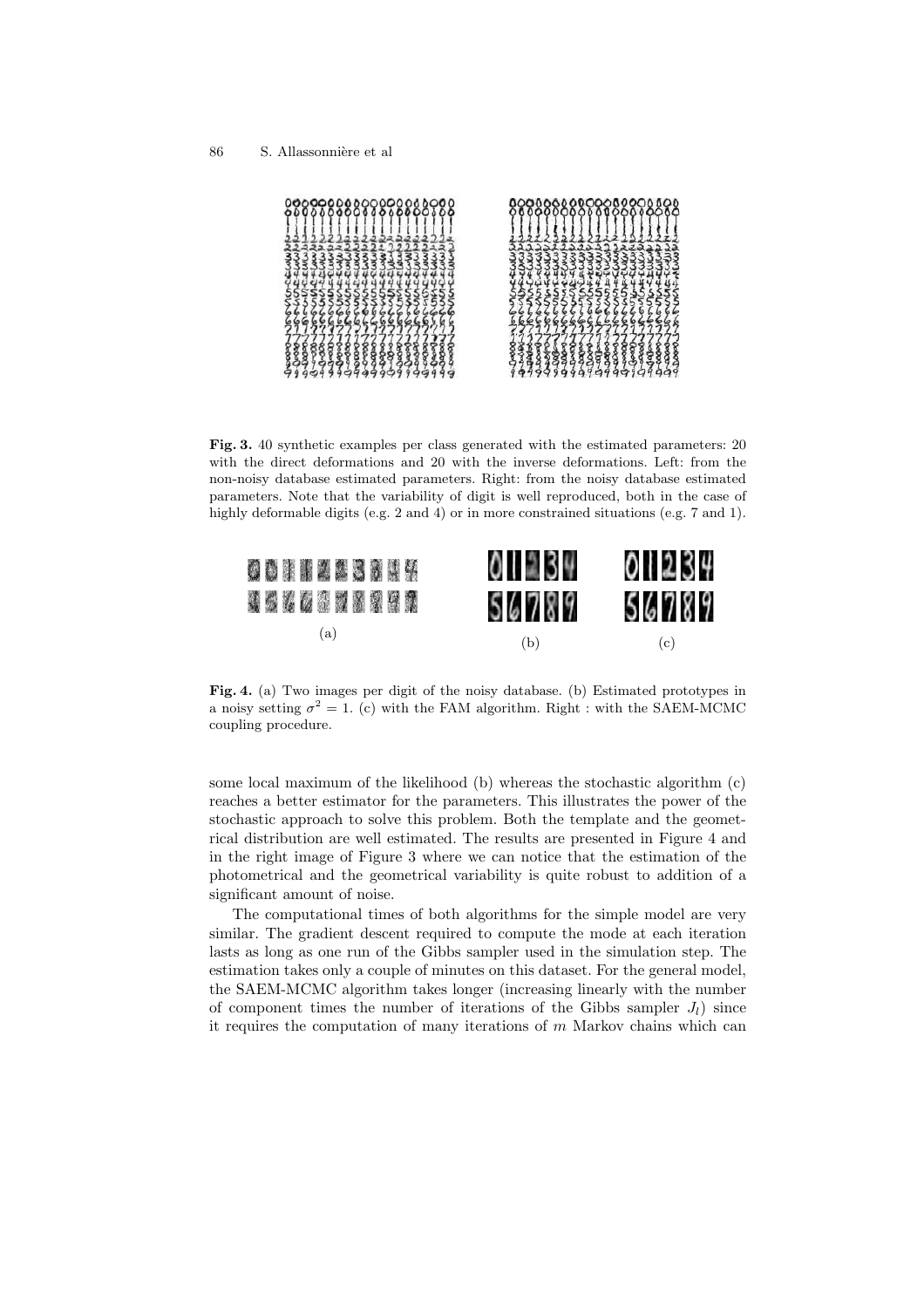

Fig. 5. First row : Ten images of the training set representing the splenium and a part of the cerebellum. Second row : Results from the template estimation. (a) : gray level mean image of the 47 images. Templates estimated (b) : with the FAM (c) : with the stochastic algorithms on the simple model (d,e) : on the two component model. Third row :  $(f,g,h)$ : gray level mean image of the 47 images of the edges and estimated templates with the FAM and the stochastic algorithm on the simple model.

actually be easily parallelized. In addition, the number  $J_l$  of iterations of the Markov chain can be fixed all along the algorithm in the experiments.

We also test the algorithms on some medical images. The database we consider has 47 2D images, each of them representing the splenium (back of the corpus calosum) and a part of the cerebellum. Some of the training images are shown in Figure (5) first row.

The results of the estimation are presented in Figure 5 where we can see the improvement from the gray level mean (a) to our estimations. Image (b), corresponding to the deterministic algorithm result, shows a well contrasted splenium whereas the cerebellum remains a little bit blurry (note that it is still much better that the simple mean). Image (c), corresponding to the stochastic EM algorithm result, presents some real improvement again. Indeed, the splenium is still very contrasted, the background is not blurry and overall, the cerebellum is well reconstructed with several branches. The two anatomical shapes are relevant representants of the ones observed in the training set.

The estimation has been done while enabling the decomposition of the database into two components. The two estimated templates (using the MCMC-SAEM algorithm) are presented in Figure 5 (d) and (e). The differences can be seen in particular on the shape of the splenium, where the fornix is more or less close to the boundary of the image and the thickness of the splenium varies. The number of branches in the two cerebella also tends to be different from one template to the other (4 in the first component and 5 in the second one). The estimation suffers from the small number of images we have. To be able to explain the huge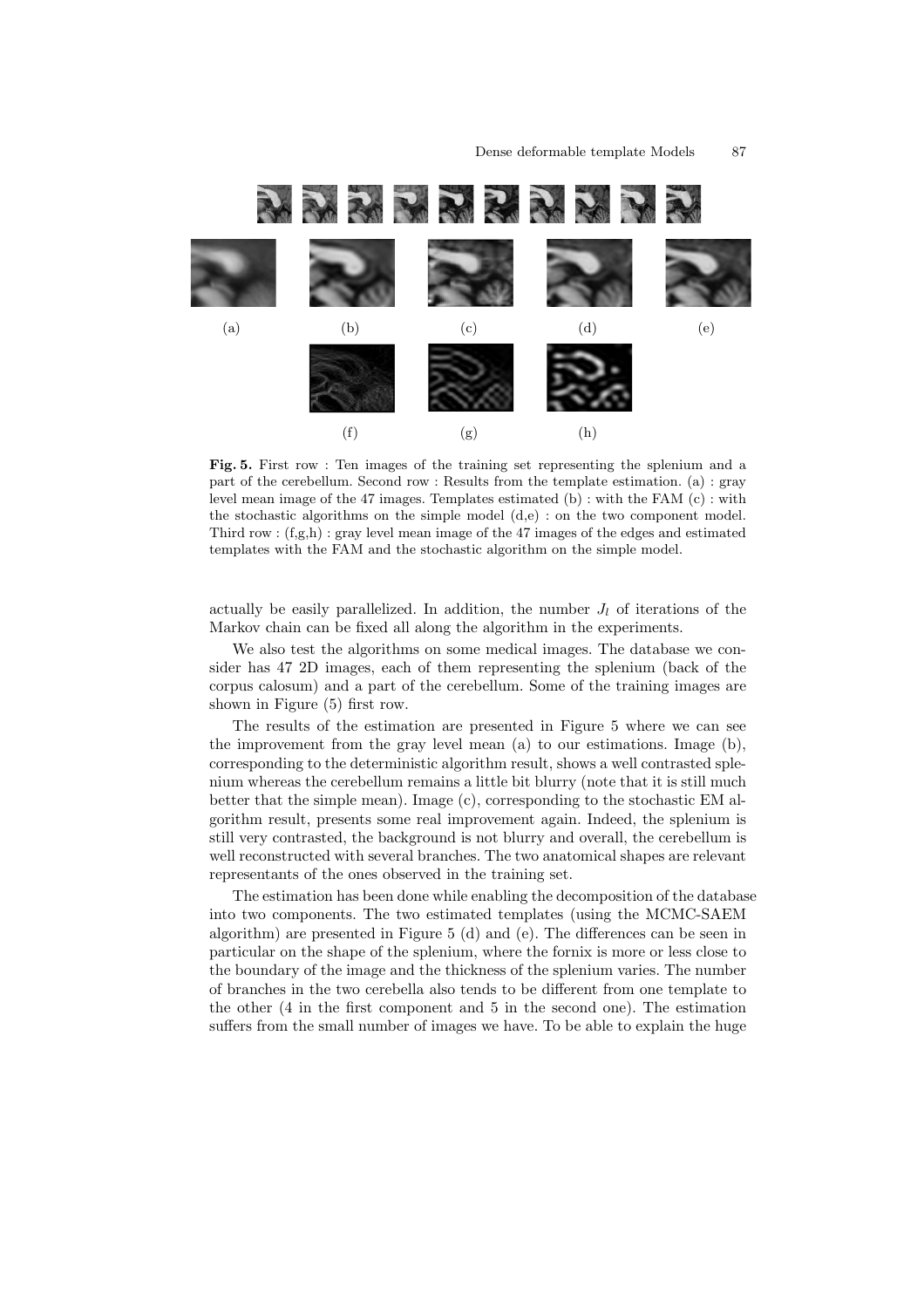

Fig. 6. Estimated prototypes (20 images per digit),  $\sigma_g = 0.2$  (Left),  $\sigma_g = 0.3$  (Right) with images in  $[-1, 1]^2$ .

variability of the two anatomical shapes, more components would be interesting but at the same time more images required so that the components will not end up empty.

To emphasize the robustness of both algorithms, we run them on some binary images representing the edges of the same medical images. The exact same parameters are used and the results are shown in Figure 5, third row. Whereas the gray level mean image (f) does not represent any relevant information about the edges of the anatomical shapes, the FAM algorithm  $(g)$  tends to model the splenuim and some branches of the cerebellum. Nevertheless, it does not lead to very contrasted shape boundaries as captured by the stochastic EM approach (h).

#### 5.2 Optimization on the representation, model and algorithms

Despite the fact that many parameters (e.g. the noise variance) are self-calibrated during the estimation process, the algorithm depends on some hyper-parameters we would like to discuss briefly.

Data representation issues. The first point to be explained is the effect of the representation of the data, in particular the spline representation of both the template and the deformations (cf Section 2). We have chosen Gaussian kernels. The influence of their two scales can be seen on the template estimation. Indeed, choosing a too small geometric scale leads to very localized deformations around fixed control points and the resulting template is more blurry. In Figure 6, we present the results on a 20 handwritten digit images learning process. On the opposite side, a very large scale induces very smooth deformations which would no longer be relevant for the kind of deformations required to explain the database.

Concerning the photometric scale, it is straightforward that a large scale will drive to blurry template. This is particularly noticeable on digit 1 where the thickness significantly increases (cf Figure 7 two left images).

In addition, the effects of increasing scale can also be noticed on the learnt covariance matrix. Given a fatty template, the deformations required to fit the database will be forced to contract the template. This phenomena is thus important in the learnt covariance matrix. When we generate new data thanks to the estimated parameters, we can see, as in Figure 7 right images, that the template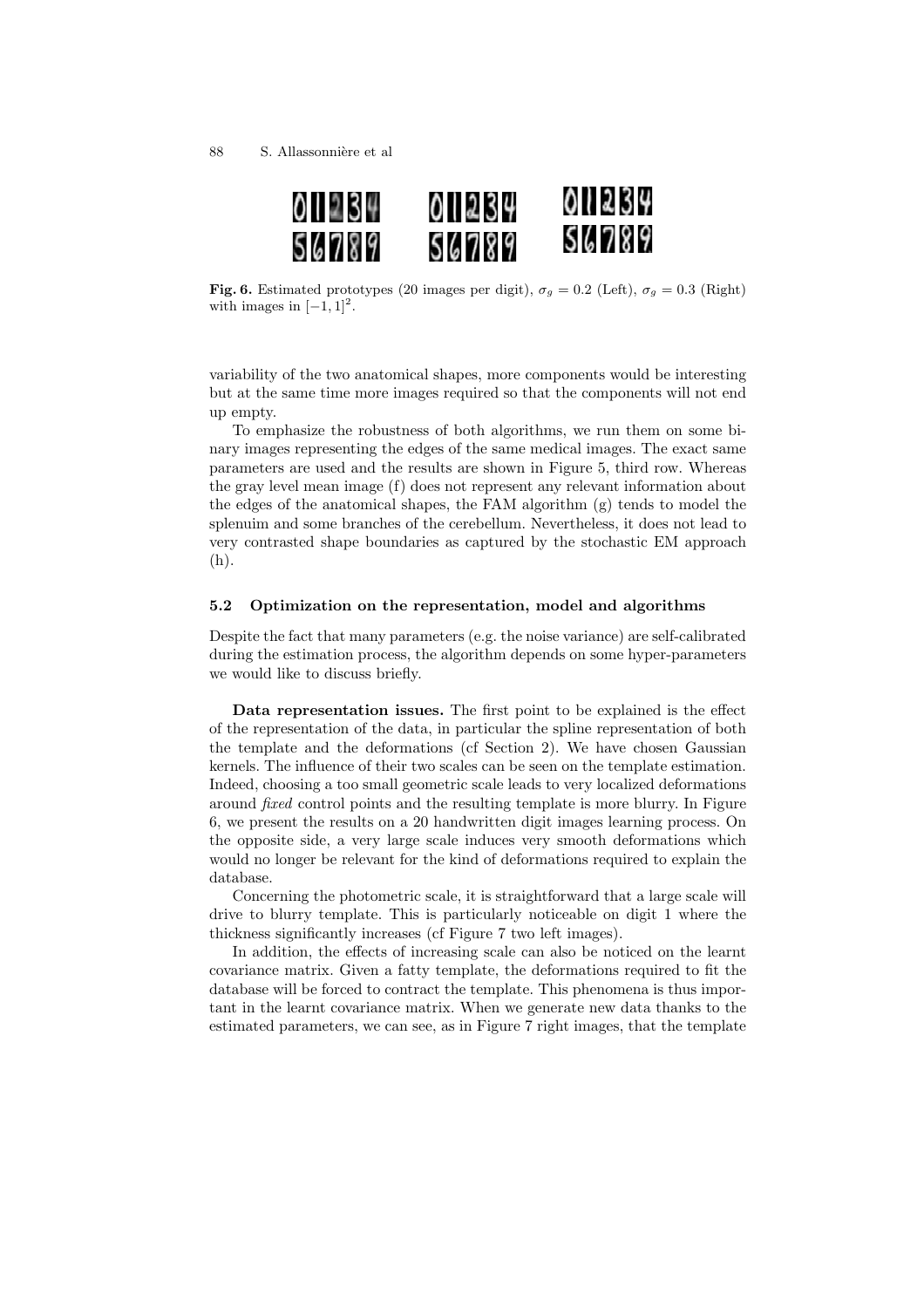is contracted, which is relevant, but also enlarged since the distribution on  $\beta$  is symmetric (this particular point is detailed in the next paragraph). Those large images are not typical from the training set.

Model distribution issues. One question is the relevance of the Gaussian distribution chosen for the deformation field. It is natural to think that the mean of the deformations around an atlas is close to zero whereas the symmetry of the distribution (the probability of a deformation field  $+ \beta$  equals its opposite one  $-\beta$ ) is much more arguable. In Figure 3, we show the effects of the action of both fields on the learnt 10 digits templates. For example, digits 3 and 9 present, for some generated examples, irregular images whereas the opposite deformation leads to an image which is very similar to one or more element of the training set. Another distribution should be considered in future work.

Another issue about the model is the choice of the prior hyper-parameters. In particular, the effect of the inverse Wishart prior  $a<sub>g</sub>$  on the geometric covariance matrix is important. Indeed, if we want to satisfy the theoretical requirements to the algorithms, we have to chose  $a_q \geq 4k_q + 1$ . However, the update formula is a barycenter between the expectation of the empirical covariance matrix and the prior with weights n and  $a<sub>q</sub>$  respectively (cf: [1]). Since we are working with small sample sizes, this condition makes the update of  $\Gamma_g$  very constrained close to the prior  $\Sigma_g$ . This does not enable the geometry to be well estimated and the effects can be seen directly on the template but also on the classification rate [1]. The value of  $a<sub>q</sub>$  used in those particular experiments is fixed to 0.5. Concerning the other weights  $(a_p, a_p)$ , their effects are less significant on the results and we fixed them to 200 and 2 respectively.

Stochastic algorithm issues. The FAM algorithm is deterministic and does not depend on any choice. Unfortunately, the stochastic algorithm requires several choices to optimize.

To optimize the choice of the transition kernel  $\Pi_n$ , we run the algorithm with different kernels and compare the evolution of the simulated hidden variables as well as the results on the estimated parameters. Some kernels, as an ordinary Hastings Metropolis algorithm using as proposal the prior or a standard random walk added to the current value, do not allow to visit well the entire support of the unobserved variable. From this point of view the hybrid Gibbs sampler we used has better properties and gives nice estimation results.



Fig. 7. Two left images: Estimated prototypes of digit 1 (20 images per class) for different hyper-parameters. Left: smaller geometry and larger photometric scales. Right: larger geometry and smaller photometric scales. Right images: Synthetic examples corresponding respectively to the two previous templates of digit 1.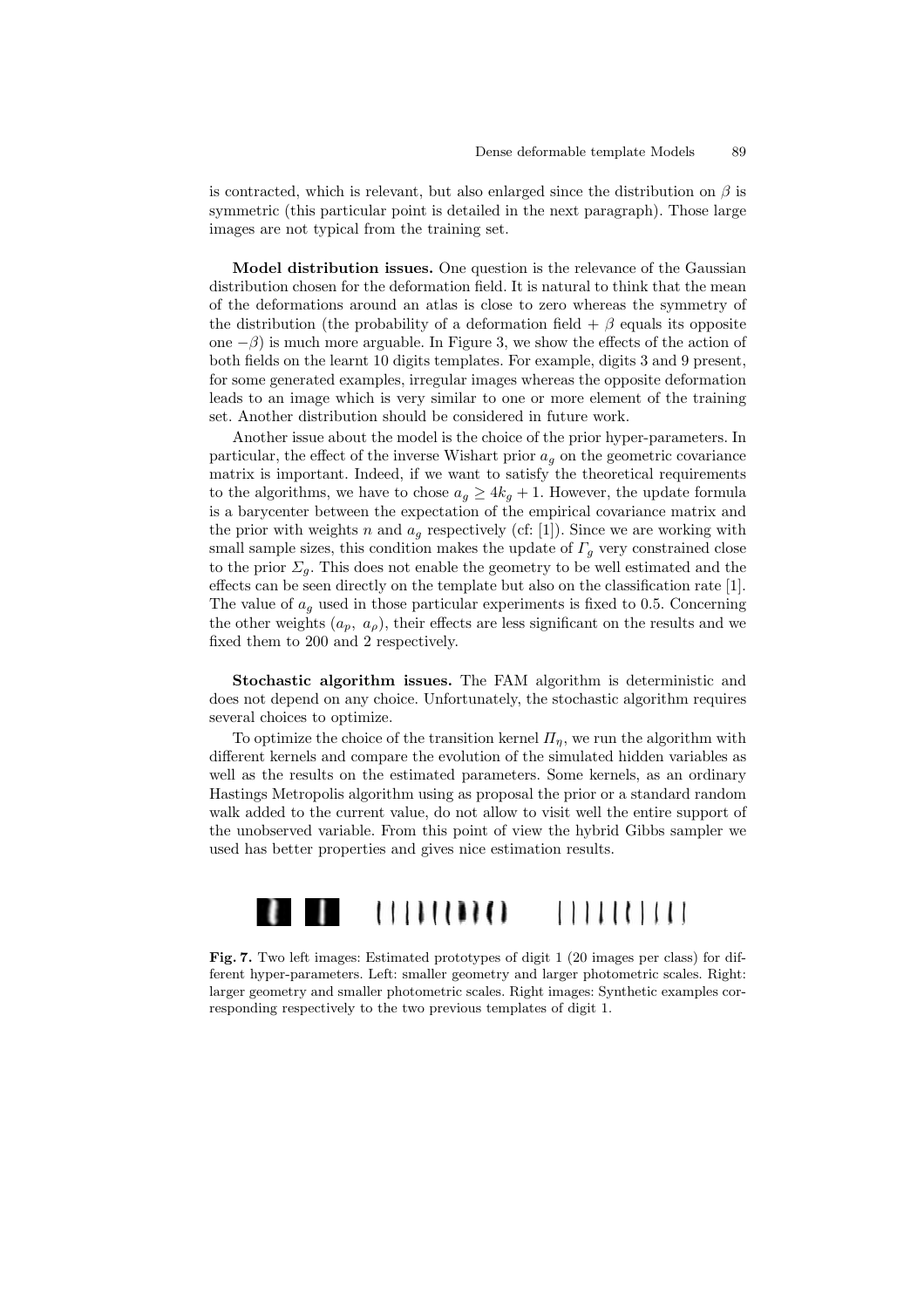To prove the convergence of the stochastic algorithms, we have to suppose that as soon as the stochastic approximation wanders outside an increasing compact set, the unobserved variable needs to be projected inside a given compact set (this is the truncation on random boundaries). In practice however, this step is never required, the results presented were obtained without this control.

Finally, the initialization of the parameters can lead to undesirable effects. For example, if the first value of the photometric parameter  $\alpha$  is set to 0, at the first iteration of the Gibbs sampler, the proposal will be accepted with probability one. Since the candidate coordinates are simulated according to the conditional a priori, the resulting vector  $\beta$  leads to a variation which does not correspond to a relevant digit deformation. This implies some oscillations on the updated template. The next simulated deformation variable will try to take these oscillations into account to get closer and closer to the oscillating template, staying in its orbit. The results can be observed in Figure 6 (Right) specially for digit 1.

#### 5.3 Results on classification rates

To get an objective way of comparing our algorithms and showing their performances, we use our model to propose a classifier which can easily be run on the USPS test set. We use the same approximations for the classification process, either a mode approximation of the posterior density or some MCMC methods to approximate the expectation required to compute the best class. Running the estimation with a FAM algorithm on all USPS database with 15 components and using a "mode" classifier gives a classification error rate of 3.5%. This is comparable to other classifiers results. The importance of the coupled photometric and geometric estimation is emphasized in [1].

Since the drawback of this method can be better proved in the presence of noise, we add an independent Gaussian noise of variance 1 on both the training set and the test set and run both estimations (with one component and 20 images per class) and both classifications. We run the parameter estimation though the "SAEM-like" algorithm presented in the previous section and test the model with these estimated parameters as a classifier. The classification error rate obtained are 22.52% when the classification uses the mode approximation and 17.07% using some MCMC methods. These results are a lot worse if the parameters are estimated with the FAM algorithm. For example, the classification error reaches 40.71% when the classification is done via the mode approximation as well.

# 6 Conclusion

We have presented some applications of the coherent statistical framework with BME-Template models described in [1, 11, 12]. This framework is fairly versatile and could be derived in many other important situations in CA. The possibility to work with mixture of deformable templates in a principled statistical way is also a quite enjoyable and unique feature of this setting. Reported experiments show that the deterministic FAM algorithm, despite its simplicity, performed